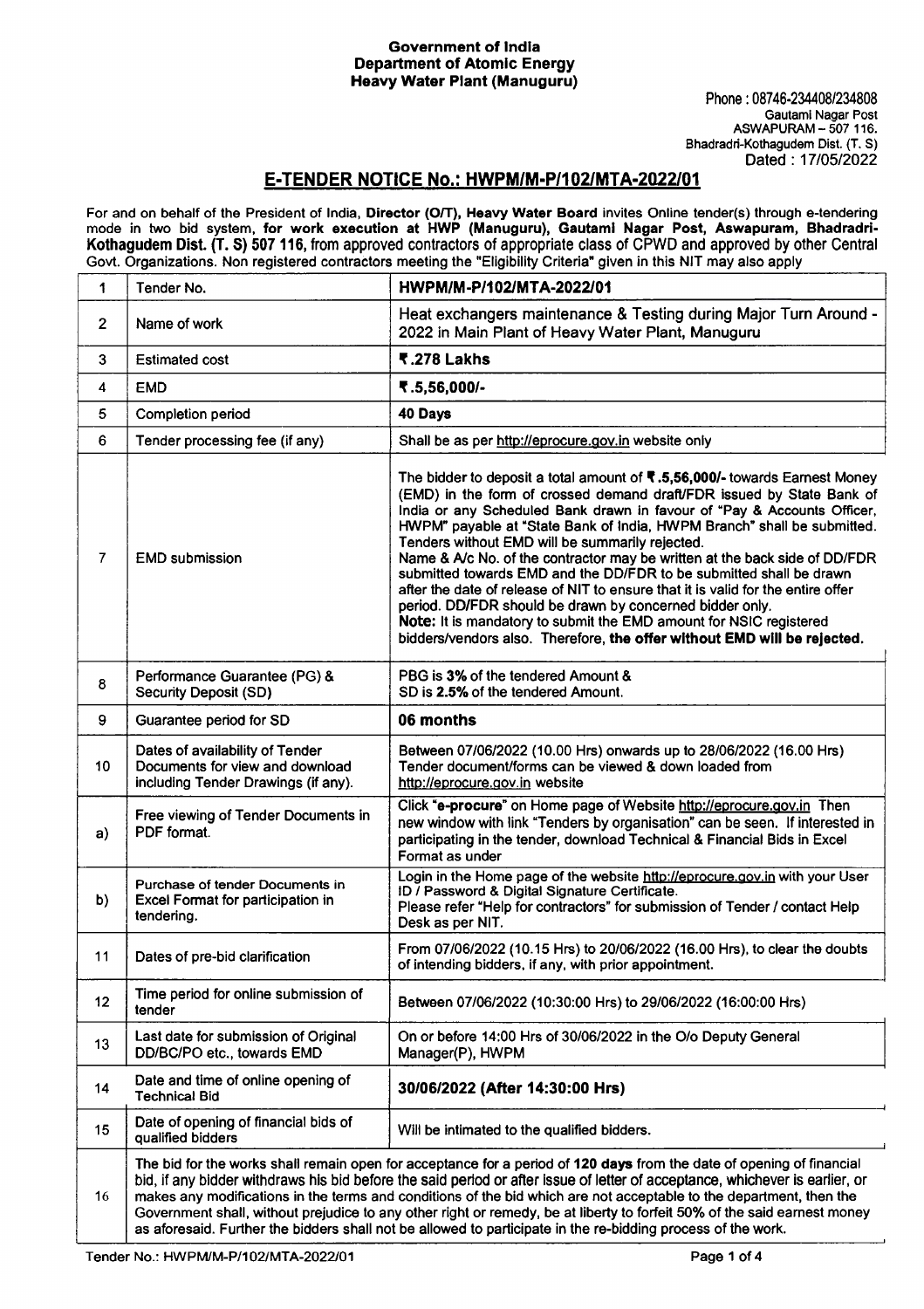|                 | Notes:                                                                                                                                                                                                                                                                                                                                                                                                                                                                                                                                                                                                                                                                                                                                                                              |
|-----------------|-------------------------------------------------------------------------------------------------------------------------------------------------------------------------------------------------------------------------------------------------------------------------------------------------------------------------------------------------------------------------------------------------------------------------------------------------------------------------------------------------------------------------------------------------------------------------------------------------------------------------------------------------------------------------------------------------------------------------------------------------------------------------------------|
| 1               | Tender Notification and documents are available on website http://eprocure.gov.in                                                                                                                                                                                                                                                                                                                                                                                                                                                                                                                                                                                                                                                                                                   |
| $\mathbf{2}$    | Registered contractors only can purchase/download and submit/upload tenders.                                                                                                                                                                                                                                                                                                                                                                                                                                                                                                                                                                                                                                                                                                        |
| 3               | Interested agencies may visit this website http://eprocure.gov.in for Registration.                                                                                                                                                                                                                                                                                                                                                                                                                                                                                                                                                                                                                                                                                                 |
| 4               | You may contact the following members in case of any procedural clarification and other tender related queries at<br>1. Sh. Bhushan Borse: 7276665878 (bhushanborse2411@gmail.com)<br>2. Sh. Mayur Jadhav: 9404212555 (mayurj642@gmail.com)<br>(or)<br>Email: Support-eproc@nic.in at the 24x7 Help desk numbers: 022-25487480, 0120-4200462, 0120-4001002, 0120-                                                                                                                                                                                                                                                                                                                                                                                                                   |
| 5               | 4001005<br>For further information please contact on (08746) 225632 / 234408 / 234808 / 234428, Fax (08746) 224833 thro'                                                                                                                                                                                                                                                                                                                                                                                                                                                                                                                                                                                                                                                            |
|                 | mail at: gm@man.hwb.gov.in with a copy to: mm p@man.hwb.gov.in, dymm mp@man.hwb.gov.in                                                                                                                                                                                                                                                                                                                                                                                                                                                                                                                                                                                                                                                                                              |
| $\mathbf{1}$    | Contractors who fulfill the following requirements shall ONLY be eligible to apply. (Joint ventures are not accepted).                                                                                                                                                                                                                                                                                                                                                                                                                                                                                                                                                                                                                                                              |
| A               | Proof of Registration with Government/Semi Government Organizations like DAE/BARC, CPWD, MES, BSNL,<br>Railways etc., in appropriate class OR having experience in execution of similar nature of works.                                                                                                                                                                                                                                                                                                                                                                                                                                                                                                                                                                            |
|                 | Should have satisfactorily completed the works as mentioned below during the last Seven years ending with<br>31/05/2022                                                                                                                                                                                                                                                                                                                                                                                                                                                                                                                                                                                                                                                             |
|                 | (1) i) Three similar works each cost not less than 40% of the estimated cost (or)<br>ii) Two similar works each cost not less than 60% of the estimated cost (or)<br>iii) One similar work costing not less than 80% of the estimated cost                                                                                                                                                                                                                                                                                                                                                                                                                                                                                                                                          |
| B               | "Similar works" means the covering the work experience in maintenance, repair, re-conditioning & testing of various<br>types of shell & tube type heat exchanger of fixed tube sheet, floating head type, oil coolers and U-tube heat<br>exchangers in chemical/ process industries having the required infrastructure to handle & execute the proposed work<br>at HWP(M).                                                                                                                                                                                                                                                                                                                                                                                                          |
|                 | (2) Eligibility Criteria on Technical grounds: Shall have the experience in handling the exchangers having Minimum<br>dimensions of "Weight of tube bundle: 13 MT, size of 10 Mtr. Long, Dia: 1.5 Mtr".<br>(3) Bidding capacity: The bidding capacity of the contractor should be equal to or more than the estimated cost of<br>the work. The bidding capacity shall be worked out as following formula:<br>Bidding capacity={ $[A \times N \times 2]$ -B} Where, A=Maximum turnover executed in any one year during the last 5 years<br>taking into account completed as well as works in progress; N=Number of years prescribed for completion of the work<br>for which bids have been invited; and B=Value of the existing commitments and ongoing works to be completed during |
| C.              | the period of completion of the work for which bids have been invited<br>Annual turnover as per ITCC or profit and loss statement for the last 5 years (Average annual turnover for the last 3                                                                                                                                                                                                                                                                                                                                                                                                                                                                                                                                                                                      |
|                 | financial years should be at least 50% of estimated value put to tender and shall not incurred any loss in more than 2<br>years during last 5 years ending 31.03.2022.                                                                                                                                                                                                                                                                                                                                                                                                                                                                                                                                                                                                              |
| D               | Latest bank solvency certificate from any scheduled bank for minimum value of 40% of the estimated cost. Latest<br>solvency Certificate issued within one year from the tender opening date or net worth certificate of minimum 10% of<br>the estimated cost put to tender as per the enclosed format.                                                                                                                                                                                                                                                                                                                                                                                                                                                                              |
| Ë               | List of similar works in hand and similar works carried out by them for last 7 years shall be submitted along with tender<br>document [to ascertain the bidding capacity of bidder] and shall indicate i) Agency for whom executed, ii) Value of<br>work, iii) Completion time as stipulated and actual, or present position of the work.                                                                                                                                                                                                                                                                                                                                                                                                                                           |
| F               | List of construction plant, machinery, equipments, accessories and infrastructure facilities possessed by the agency to<br>complete the work in time.                                                                                                                                                                                                                                                                                                                                                                                                                                                                                                                                                                                                                               |
| G<br>н          | List of technical staff they possess.<br>CERTIFICATES: (Scanned copy of original certificates to be uploaded) and physical copies are to be enclosed along                                                                                                                                                                                                                                                                                                                                                                                                                                                                                                                                                                                                                          |
|                 | with EMD credentials without which bid will be rejected.                                                                                                                                                                                                                                                                                                                                                                                                                                                                                                                                                                                                                                                                                                                            |
| $\bf{D}$<br>ii) | Performance/work completion certificates<br>GST registration certificate and acknowledgement of up to date GST returns filed.                                                                                                                                                                                                                                                                                                                                                                                                                                                                                                                                                                                                                                                       |
| iii)            | <b>TIN Registration</b>                                                                                                                                                                                                                                                                                                                                                                                                                                                                                                                                                                                                                                                                                                                                                             |
| iv)             | PAN (Permanent Account Number) Registration                                                                                                                                                                                                                                                                                                                                                                                                                                                                                                                                                                                                                                                                                                                                         |
| V)<br>vi)       | EPF registration certificate<br><b>ESI registration certificate</b>                                                                                                                                                                                                                                                                                                                                                                                                                                                                                                                                                                                                                                                                                                                 |
| vii)            | Valid labor license                                                                                                                                                                                                                                                                                                                                                                                                                                                                                                                                                                                                                                                                                                                                                                 |
| $\overline{2}$  | The intending bidder must read the terms and conditions as per "SECTION - 1 NOTICE INVITING TENDERS" OF<br>"CONDITIONS AND CLAUSES OF CONTRACT" carefully. He should only submit his bid if he considers himself<br>eligible and he is in possession of all the documents required. Department reserves the right of Non-consideration of<br>Tender documents of the agencies who are not fulfilling the NIT stipulations and /or having adverse report on the<br>works carried out by them in the past.                                                                                                                                                                                                                                                                            |
| 3               | Information and instructions for tenderer posted on website shall form part of tender document.                                                                                                                                                                                                                                                                                                                                                                                                                                                                                                                                                                                                                                                                                     |
| 4               | The tender document consisting of plans (if any), specifications, the schedule of quantities of various types of items to<br>be executed and the set of terms and conditions of the contract to be complied with and other necessary documents<br>can be seen and downloaded from website http://eprocure.gov.in and can be viewed in the website of www.hwb.gov.in<br>free of cost. TENDER DRAWINGS if any, are uploaded in the website http://eprocure.gov.in for downloading (post<br>fee) (IF ANY STIPULATED IN THE TENDER DOCUMENTS).                                                                                                                                                                                                                                          |
| 5               | The bid can only be submitted after uploading the mandatory scanned documents such as EMD credential and the<br>Tender Processing Fee shall be paid as per https://eprocure.gov.in portal details/guidelines.                                                                                                                                                                                                                                                                                                                                                                                                                                                                                                                                                                       |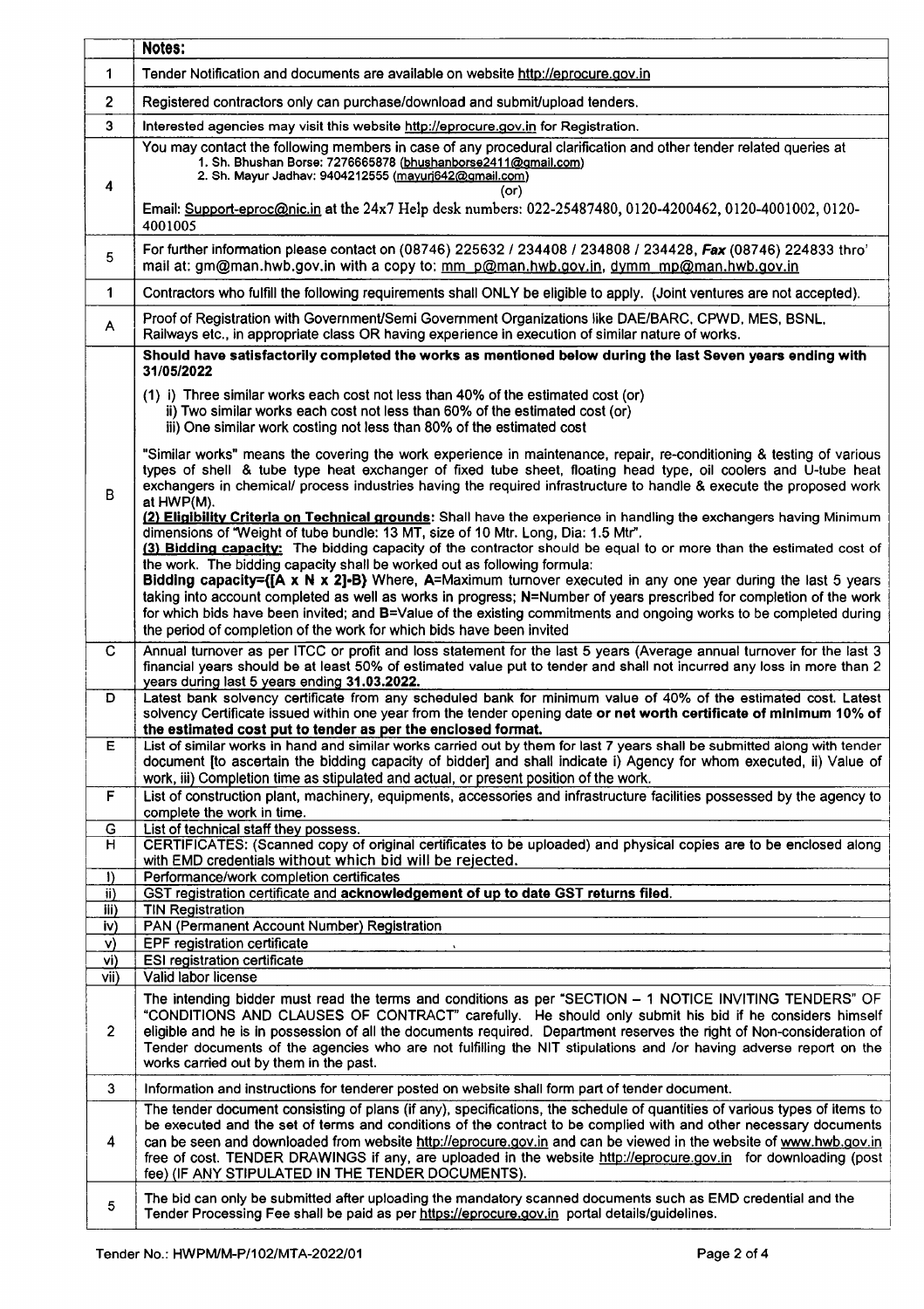| 6                | Those contractors not registered on the website mentioned above, are required to get registered. If needed, they can<br>be imparted training for online bidding process as per details available on the website.                                                                                                                                                                                                                                                                                                                                                                                                                                                                                                                                                                                                     |
|------------------|----------------------------------------------------------------------------------------------------------------------------------------------------------------------------------------------------------------------------------------------------------------------------------------------------------------------------------------------------------------------------------------------------------------------------------------------------------------------------------------------------------------------------------------------------------------------------------------------------------------------------------------------------------------------------------------------------------------------------------------------------------------------------------------------------------------------|
| $\overline{7}$   | The intending bidder must have valid "Class - III" digital signature to submit the bid.                                                                                                                                                                                                                                                                                                                                                                                                                                                                                                                                                                                                                                                                                                                              |
| 8                | On opening date, the contractor can login and see the bid opening process.                                                                                                                                                                                                                                                                                                                                                                                                                                                                                                                                                                                                                                                                                                                                           |
| 9                | Certificate of Financial Turn over: At the time of submission of bid, contractor may upload Undertaking/Certificate from<br>CA mentioning financial Turnover of last 5 years or for the period as specified in the bid document and further details if<br>required may be asked from the contractor after opening of technical bids. There is no need to upload entire<br>voluminous balance sheet. Physical copy of certificate given by CA shall be submitted along with EMD<br>credential.                                                                                                                                                                                                                                                                                                                        |
| 10               | Contractor must ensure to quote rate of each item. The column meant for quoting rate in figures appears in SKY<br>BLUE color. In addition to this, while selecting any of the cells a warning appears that "Please enter the basic rate in<br>rupees" for this item subsequently the total amount for that item will appear in words in adjacent column "total amount<br>in words". If any cell is left blank and no rate is quoted by the bidder, rate of such item shall be treated as "0" (ZERO).<br>However, if a tenderer quotes Nil rates against each item in item rate tender or does not quote any percentage<br>above/below on the total amount of the tender or any section/sub head in percentage rate tender, the tender<br>shall be treated as invalid and will not be considered as lowest tenderer.  |
| 11               | The tenders shall provide the registration details of EPF and ESI while collecting the tender document and copies of<br>the same shall be submitted along with the tender document.                                                                                                                                                                                                                                                                                                                                                                                                                                                                                                                                                                                                                                  |
| 12 <sub>2</sub>  | It is mandatory that the successful bidder has to produce the details of ESI and EPF Universal Account number (UAN)<br>of the workers to be employed against this contract.                                                                                                                                                                                                                                                                                                                                                                                                                                                                                                                                                                                                                                          |
| 13               | Contractor has to ensure the due EPF share of his/her firm will be credited on their workers EPF account regularly and<br>an undertaking is to be submitted by the contractor for the same thing. It is mandatory for contractors to mention their<br>workers EPF account number in the gate pass application itself, otherwise, gate pass application will not be<br>forwarded from section                                                                                                                                                                                                                                                                                                                                                                                                                         |
| 14               | It is mandatory that the successful tenderer has to remit such contributions of EPF and ESI to the concerned<br>authorities and submit the documentary evidence for reimbursement along with the bills for making payment. After<br>submission of such documents only bill will be processed.                                                                                                                                                                                                                                                                                                                                                                                                                                                                                                                        |
| 15 <sub>15</sub> | On receipt of Letter of acceptance of tender the successful bidder shall submit the Performance Guarantee (@3% of<br>the tendered value) within Seven days, in the form as prescribed in the Letter of Acceptance of tender, in favour of<br>"Pay & Accounts officer, HWPM". This submission period can be further extended ranging to 01 to 07 days, on your<br>written request, by the EIC with late fee @ 0.1% on PG value per day of delay, for the delay period. On submission of<br>PBG, the EMD submitted by the successful bidder will be refunded. If, the bidder fails to fumish the performance<br>guarantee within the prescribed period, the EMD submitted by the bidder shall be automatically forfeited and the bidder<br>shall not be allowed to participate in the retendering process of the work. |
| 16               | In the case of bids in three stage system and if it is desired to submit revised financial bid then it shall be mandatory to<br>submit revised financial bid. If not submitted then the bid submitted earlier shall become invalid.                                                                                                                                                                                                                                                                                                                                                                                                                                                                                                                                                                                  |
| 17               | The Department reserves the right to accept/reject any prospective application without assigning any reason thereof.                                                                                                                                                                                                                                                                                                                                                                                                                                                                                                                                                                                                                                                                                                 |
| 18               | The quoted rate shall be inclusive of GST, levies (if any) except ESI and EPF (employer's contribution). However ESI<br>& EPF (employer's contribution) components shall be reimbursed on production of documentary evidence having paid<br>such amount to the respective authorities.                                                                                                                                                                                                                                                                                                                                                                                                                                                                                                                               |
| 19               | TDS on taxable Goods or services or both and other duties & Levies as applicable will be deducted from running bills<br>and final bills as per the prevailing rates.                                                                                                                                                                                                                                                                                                                                                                                                                                                                                                                                                                                                                                                 |
| 20               | Short listing of the agencies shall be subject to thorough verification of their credentials and inspection of works carried<br>out by them through a Technical Evaluation Committee of experts, constituted by Heavy Water Plant, Manuguru.                                                                                                                                                                                                                                                                                                                                                                                                                                                                                                                                                                         |
| 21               | IF ANY INFORMATION FURNISHED by the applicant is found to be incorrect at a later stage, they shall be liable to be<br>debarred from tendering/taking up works in HWB.                                                                                                                                                                                                                                                                                                                                                                                                                                                                                                                                                                                                                                               |
| 22               | It is mandatory that, the successful bidder must arrange the "POLICE VERIFICATION CERTIFICATE" to their work<br>men from the "Office of Superintendent of Police, Bhadradri-Kothagudem District" invariably, to obtain the Entry<br>Gate pass from the O/o Commandant, CISF Unit at HWP (M) for execution of work. Bidders are requested to take a<br>note of this while quoting.                                                                                                                                                                                                                                                                                                                                                                                                                                    |
| 23               | It is mandatory that, on receipt of Work order, the successful bidder must submit the "inter State Migrant Labour<br>License" and "Labour License" from State /Central Govt. authorities (as applicable) within 15 days /prior to start up of<br>work at HWP (M). Failing which gate pass will not be issued to the contractor's workmen for work execution.                                                                                                                                                                                                                                                                                                                                                                                                                                                         |
| 24               | Due to the security reasons the bidder (or) their authorized representatives cannot be permitted inside the plant<br>without prior permission. Those bidder(s) who want to enter inside the plant premises (For the purpose of work<br>evaluation/ to collect the tender document / Pre-Bid Negotiation /to drop the tender quotation) must intimate the<br>undersigned at least 2 working days in advance (to the date of visit) and obtain entry permission and they should<br>complete the security checkup before entry as a statutory requirement                                                                                                                                                                                                                                                               |
| 25               | In HWP (M) all the postal communications are being handled by Central Dispatch section, which is located at<br>Administrative building of HWP (M), the internal dispatch of documents will take minimum two working days. All are<br>requested to send their documents accordingly. Department will not be responsible for any Postal/ Communication<br>delay.                                                                                                                                                                                                                                                                                                                                                                                                                                                       |